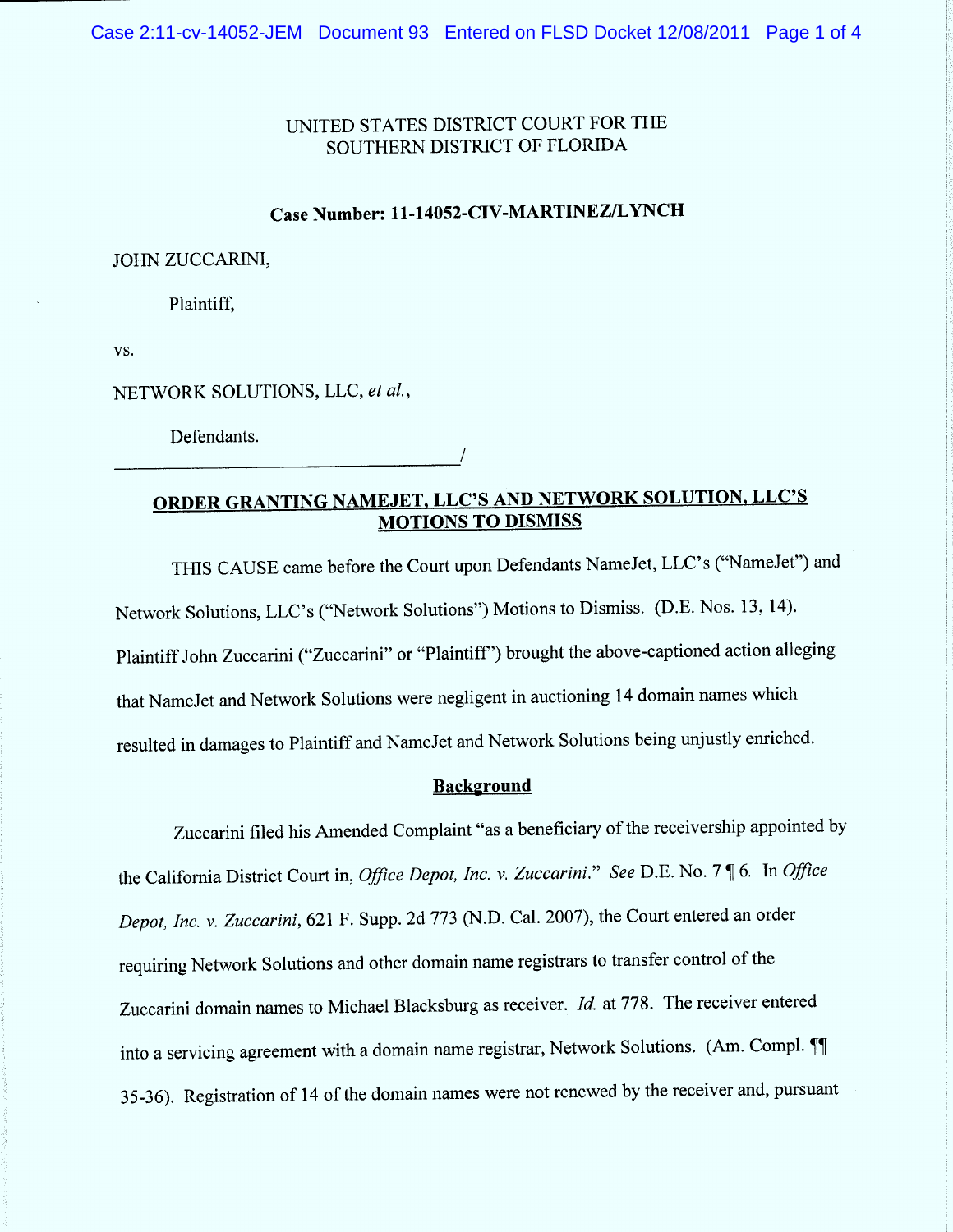to the servicing agreement with Network Solutions, these domain names were auctioned through NameJet's auction platform and transferred to successful bidders. Id. at 35-40.

Zuccarini filed an action in the Southern District of Florida in July 2010 against NameJet, Network Solutions and other defendants. See Zuccarini v. NameJet, Inc., 2:10-cv-14178-KMM. He alleged that during May 2010, the above-referenced 14 domain names were auctioned by NameJet in violation of California and Virginia statutes. He sought damages for auction of the 14 domain names based on breach of contract and conversion. Id. at (D.E. No. 20). He also sought declaratory and injunctive relief. Id. This Court transferred venue to the United States District Court for the Eastern District of Virginia. See Zuccarini v. Namelet, Inc. , 2: 10-cv-14178-KMM, D.E. No. 57. The Eastern District of Virginia dismissed the action. Id. at (D.E. No. 13-2). ln his subsequent motion for relief, Zuccarini attempted to argue a previously unasserted claim that the defendants were negligent. The Court denied the motion for relief and explained that even if those arguments had merit, they should have been raised during the litigation in the Northern District of California, or on direct appeal to the United States Court of Appeals for the Ninth Circuit. Id. at (D.E. No. 13-3).

#### **Analysis**

Zuccarini's claims in the current action are barred by the doctrine of res judicata. This doctrine prevents a party from relitigating a claim that was previously litigated. Casines v. Murchek, 766 F.2d 1494, 1498-99 (11th Cir. 1985). Specifically, those claims actually brought, as well as those that potentially could have been brought are barred. In re Piper Aircraft Corp. 244 F.3d 1289, 1296 (11th Cir. 2001). "[I]f a case arises out of the same nucleus of operative facts, or is based upon the same factual predicate, as a former action, ... the two cases are really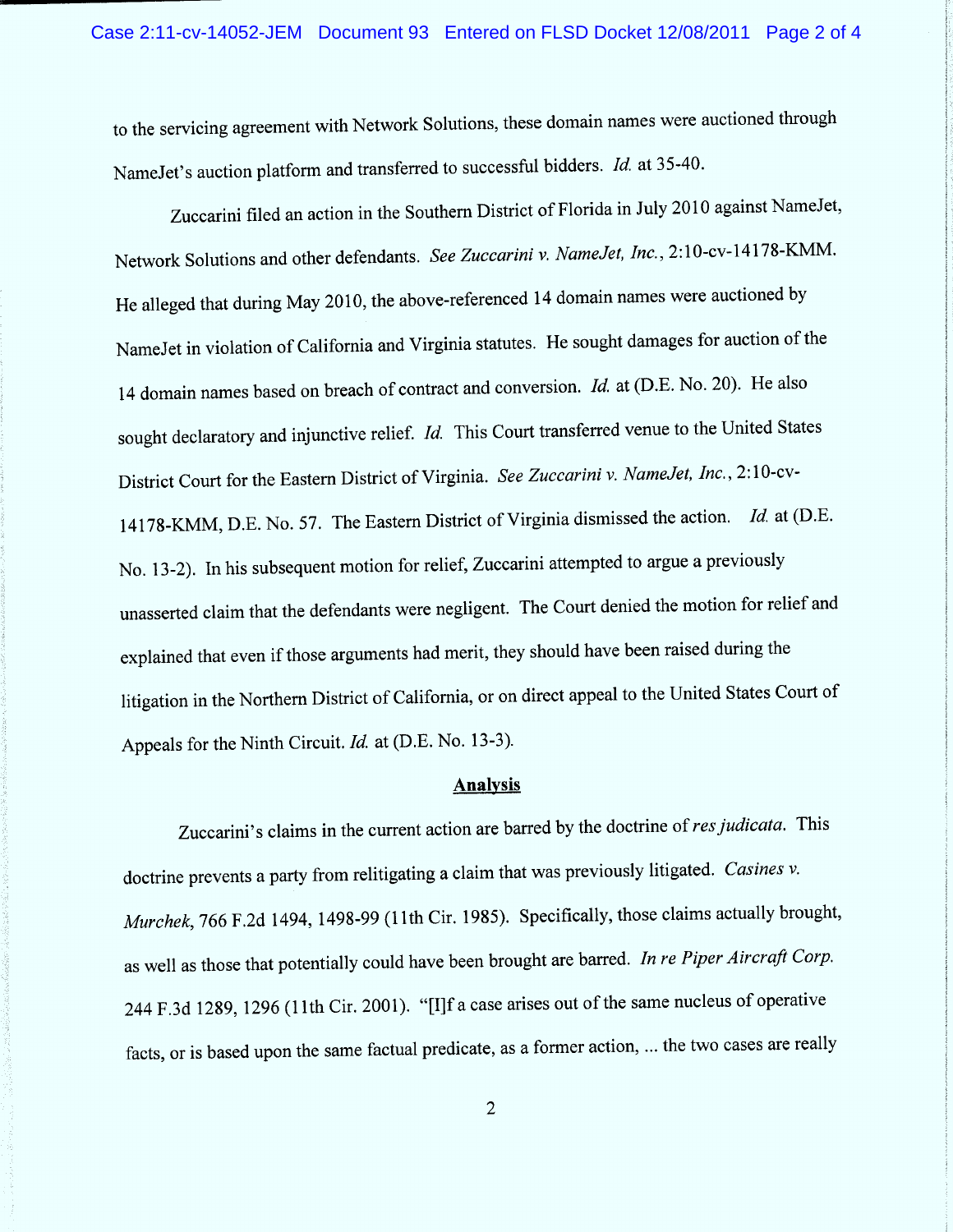the same 'claim' or 'cause of action' for purposes of res judicata." Griswold v. County of Hillsborough, 598 F.3d 1289, 1293 (11th Cir. 2010) (quoting Ragsdale v. Rubbermaid, Inc., 193 F.3d 1235,1239 (11th Cir. 1999)).

The prior action brought by Zuccarini in the Southern District of Florida, which was transferred to the Eastern District of Virginia and dismissed (see Zuccarini v. Network Solutions, Inc., et al., 1:10cv1327) arises from the "same nucleus of operative facts" alleged in this action. Zuccarini reasserts allegations relating to auctioning the same 14 domain names including the same facts, damages and again brings this action against NameJet. Simply adding a defendant to an action and asserting a different remedy (in this case negligence) does not circumvent the doctrine of res judicata. "It is well settled that res judicata turns primarily on the commonality of the facts of the prior and subsequent actions, not on the nature of the remedies sought." In re Piper Aircraft Corp., 244 F.3d at 1295; Olmstead v. Amoco Oil Co., 725 F.2d 627, 632 (11th Cir.1984) (res judicata "extends not only to the precise legal theory presented in the previous litigation, but to all legal theories and claims arising out of the same 'operative nucleus of fact.'"). Because this action has already been litigated, res judicata bars Zuccarini from reasserting these claims against NameJet and Network Solutions.<sup>1</sup> Accordingly, after careful

3

<sup>&</sup>lt;sup>1</sup>Although this Court finds it unnecessary to address, Zuccarini has failed to state any claim for which relief can be granted. Specifically, his negligence claim s fail to show that NameJet or Network Solutions owed him any duty. Additionally, NameJet and Network Solutions did not receive any benefit from Zucarrini and thus were not unjustly enriched. Additionally, this Court finds it unnecessary to address that portion of Network Solutions'